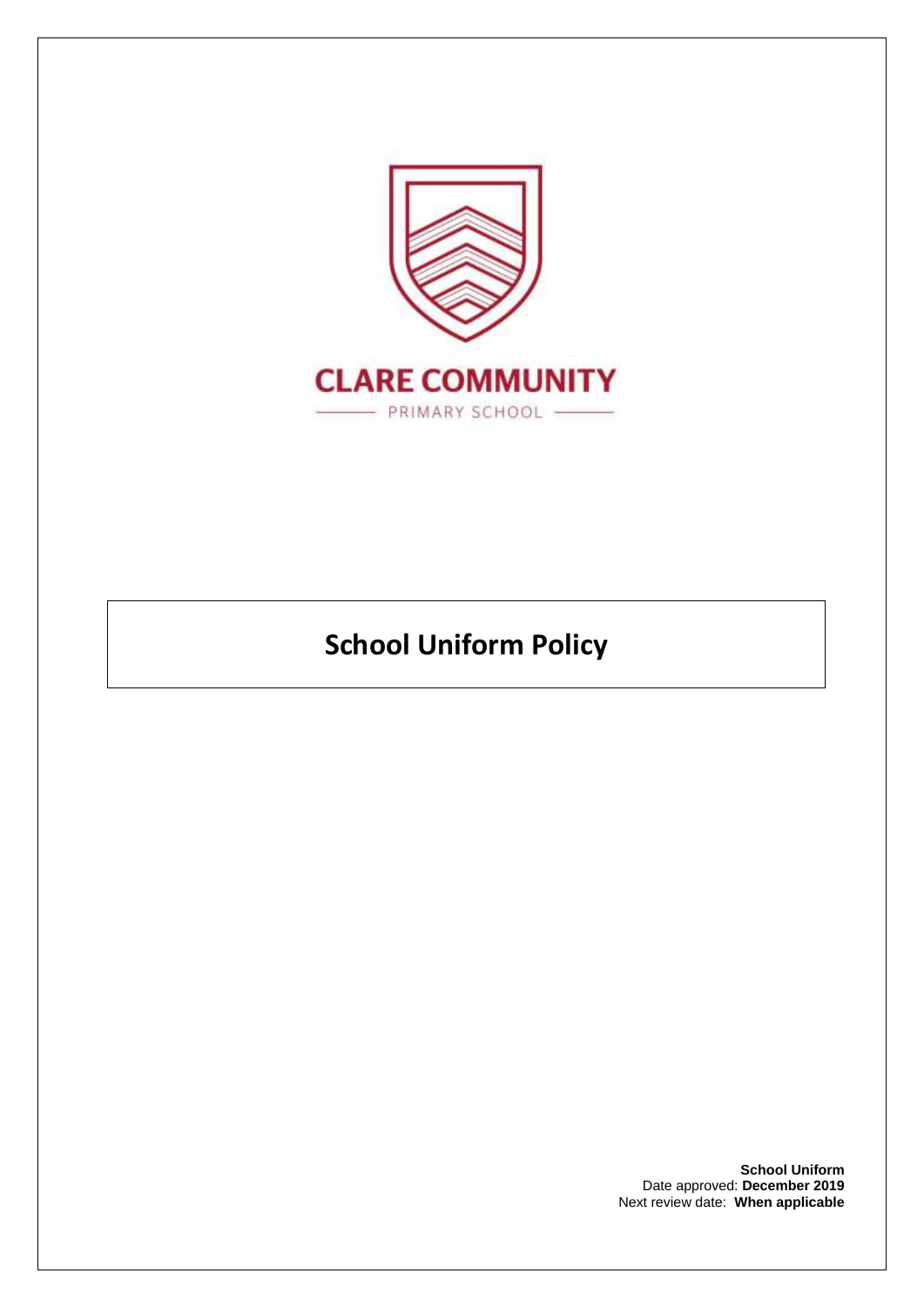#### **RATIONALE**

**All pupils are expected to wear Clare Community Primary School uniform. As a member of the school, students will develop a sense of pride in themselves and their uniform. Parental cooperation is essential to achieve this aim.**

## **UNIFORM EXPECTATIONS**

| TERM                     | <b>EYFS and KS1 (Acorn, Beech and Cedar</b><br>classes)                                                                                                                                                                                                                                               | KS2 (Elm, Hazel, Larch and Oak classes)                                                                                                                                                                                                                                                                                               |
|--------------------------|-------------------------------------------------------------------------------------------------------------------------------------------------------------------------------------------------------------------------------------------------------------------------------------------------------|---------------------------------------------------------------------------------------------------------------------------------------------------------------------------------------------------------------------------------------------------------------------------------------------------------------------------------------|
| Autumn/<br><b>Spring</b> | School burgundy polo shirt with logo<br>$\bullet$<br>Dark grey trousers, skirt or pinafore<br>$\bullet$<br>(worn to knee)<br>School jumper or cardigan with logo<br>$\bullet$<br>Grey socks or tights<br>$\bullet$<br>Black sensible flat or low-heeled<br>$\bullet$<br>shoes (not trainers or boots) | White school shirt (short or long-<br>$\bullet$<br>sleeved- any supplier)<br>School tie<br>$\bullet$<br>School jumper or cardigan with logo<br>$\bullet$<br>Dark grey trousers, skirt or pinafore<br>$\bullet$<br>(worn to knee)<br>Grey socks or tights<br>$\bullet$<br>Black sensible shoes (not trainers or<br>$\bullet$<br>boots) |
| <b>Summer</b>            | Dark grey shorts or red gingham<br>$\bullet$<br>dress may be worn<br>Dark grey or white socks<br>$\bullet$<br>Sensible sandals may be worn with<br>$\bullet$<br>socks                                                                                                                                 | Burgundy polo shirts with logo may<br>$\bullet$<br>be worn instead of shirts and ties<br>Shirts should not be worn without a<br>$\bullet$<br>tie<br>Dark grey shorts or red gingham<br>$\bullet$<br>dress may be worn<br>Dark grey or white socks<br>$\bullet$<br>Sensible sandals may be worn with<br>socks                          |
| <b>Jewellery</b>         | One small stud to be worn in each ear (these should be removed for PE)<br>No nail varnish                                                                                                                                                                                                             |                                                                                                                                                                                                                                                                                                                                       |
|                          | No make up<br>A watch is allowed (not a smart watch)                                                                                                                                                                                                                                                  |                                                                                                                                                                                                                                                                                                                                       |
| <b>Hair</b>              | Hair that is past the shoulders should be tied up<br>Matching, discrete accessories can be worn<br>Hair should not be dyed or bleached<br>No extreme hairstyles or shaved designs                                                                                                                     |                                                                                                                                                                                                                                                                                                                                       |
| <b>PE Kit</b>            | T-shirt in house colour<br>Black shorts for indoor/Summer PE<br>Tracksuit top and bottoms for outdoor Winter PE                                                                                                                                                                                       |                                                                                                                                                                                                                                                                                                                                       |